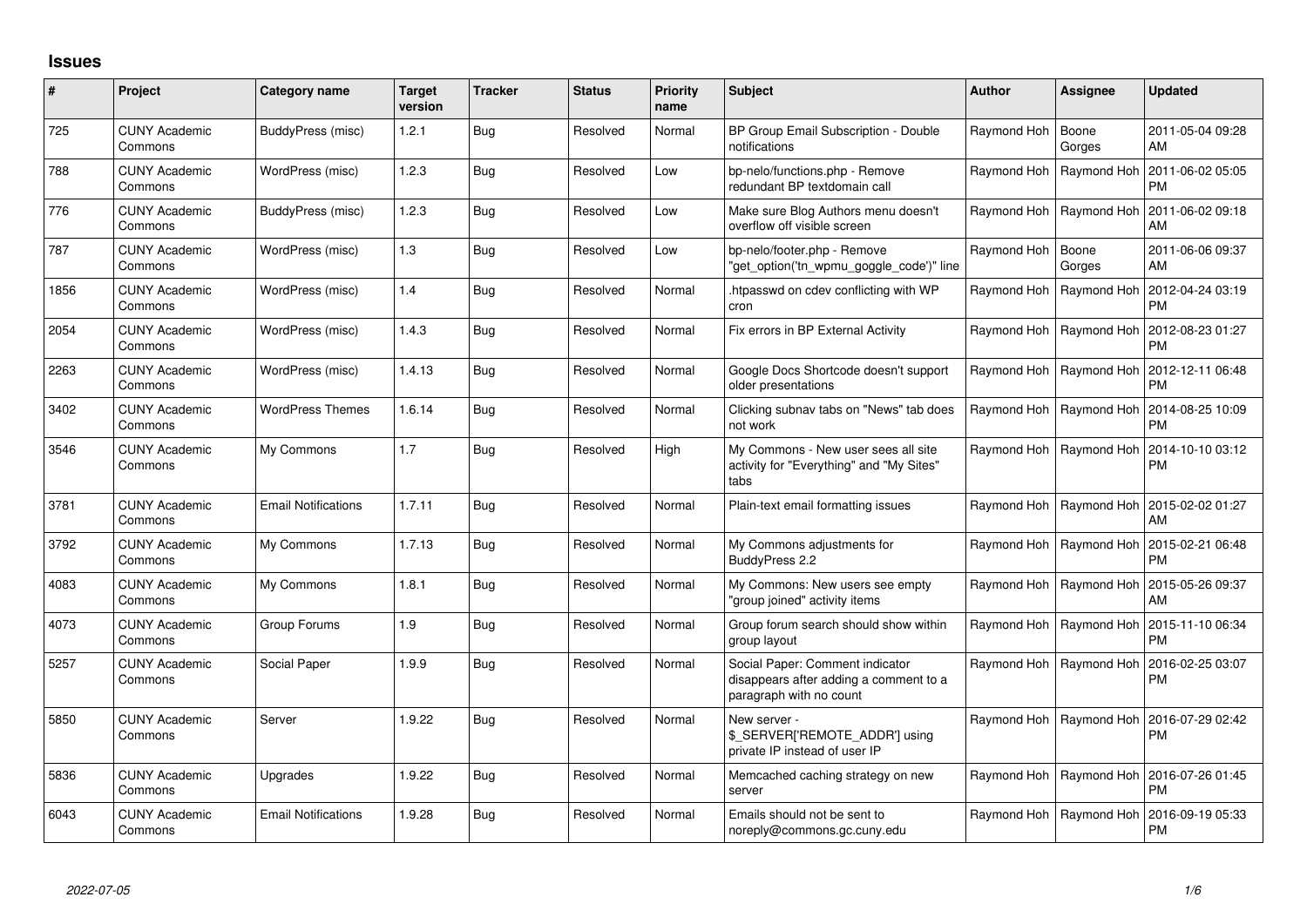| #     | Project                         | <b>Category name</b>       | <b>Target</b><br>version | <b>Tracker</b> | <b>Status</b> | <b>Priority</b><br>name | <b>Subject</b>                                                            | <b>Author</b>              | <b>Assignee</b> | <b>Updated</b>                |
|-------|---------------------------------|----------------------------|--------------------------|----------------|---------------|-------------------------|---------------------------------------------------------------------------|----------------------------|-----------------|-------------------------------|
| 4985  | <b>CUNY Academic</b><br>Commons | ZenDesk                    | 1.9.32                   | Bug            | Resolved      | Normal                  | ZenDesk Feedback Tab is being<br>deprecated                               | Raymond Hoh                | Raymond Hoh     | 2016-11-01 10:20<br>AM        |
| 3780  | <b>CUNY Academic</b><br>Commons | WordPress (misc)           | 1.10                     | <b>Bug</b>     | Resolved      | Normal                  | wp-login.php template styling                                             | Raymond Hoh                | Raymond Hoh     | 2016-08-24 06:30<br>AM        |
| 5652  | <b>CUNY Academic</b><br>Commons | <b>Email Notifications</b> | 1.10                     | <b>Bug</b>     | Resolved      | Normal                  | BP Email - Multiple Forum Post email<br>doesn't show content              | Raymond Hoh                | Raymond Hoh     | 2016-06-27 04:14<br><b>PM</b> |
| 5313  | <b>CUNY Academic</b><br>Commons | <b>Email Notifications</b> | 1.10                     | Bug            | Resolved      | High                    | Migrate over to BuddyPress 2.5 Emails                                     | Raymond Hoh                | Raymond Hoh     | 2016-05-31 11:29<br>AM        |
| 7217  | <b>CUNY Academic</b><br>Commons | Events                     | 1.10.6                   | <b>Bug</b>     | Resolved      | Normal                  | BP Event Organiser issues with WP 4.7<br>and Shortcake                    | Raymond Hoh   Raymond Hoh  |                 | 2016-12-21 11:57<br><b>PM</b> |
| 7815  | <b>CUNY Academic</b><br>Commons | Reply By Email             | 1.10.14                  | Bug            | Resolved      | Normal                  | RBE "Connect" button hangs                                                | Raymond Hoh                | Raymond Hoh     | 2017-03-21 12:59<br><b>PM</b> |
| 8000  | <b>CUNY Academic</b><br>Commons | Reply By Email             | 1.10.17                  | <b>Bug</b>     | Resolved      | Normal                  | Issues with RBE email sent date                                           | Raymond Hoh                | Raymond Hoh     | 2017-04-20 10:32<br><b>PM</b> |
| 5975  | <b>CUNY Academic</b><br>Commons | <b>WordPress Plugins</b>   | 1.11                     | Bug            | Resolved      | Normal                  | Audit all mail plugins on the Commons                                     | Raymond Hoh   Daniel Jones |                 | 2016-12-13 08:57<br><b>PM</b> |
| 8891  | <b>CUNY Academic</b><br>Commons | Reply By Email             | 1.12.1                   | Design/UX      | Resolved      | Normal                  | Usability improvements for RBE Forum<br>Attachments                       | Raymond Hoh   Raymond Hoh  |                 | 2017-11-13 06:07<br><b>PM</b> |
| 9011  | <b>CUNY Academic</b><br>Commons | My Commons                 | 1.12.6                   | Bug            | Resolved      | Normal                  | My Commons - Fix "About My Commons"<br>link                               | Raymond Hoh                | Raymond Hoh     | 2018-01-09 11:13<br>AM        |
| 9066  | <b>CUNY Academic</b><br>Commons | Reply By Email             | 1.12.6                   | Bug            | Resolved      | Normal                  | RBE error email not firing for new topics<br>when attachment is too large | Raymond Hoh                | Raymond Hoh     | 2018-01-08 04:49<br><b>PM</b> |
| 9177  | <b>CUNY Academic</b><br>Commons | Social Paper               | 1.12.8                   | Bug            | Resolved      | Normal                  | Social Paper directory not showing any<br>papers                          | Raymond Hoh                | Raymond Hoh     | 2018-02-13 01:10<br><b>PM</b> |
| 9202  | <b>CUNY Academic</b><br>Commons | Reply By Email             | 1.12.8                   | Bug            | Resolved      | Normal                  | Attachment error emails missing topic<br>name                             | Raymond Hoh                | Raymond Hoh     | 2018-02-13 10:49<br>AM        |
| 9203  | <b>CUNY Academic</b><br>Commons | Events                     | 1.12.8                   | Bug            | Resolved      | Normal                  | Filters on the "My Events > Calendar"<br>page no longer display           | Raymond Hoh                | Boone<br>Gorges | 2018-02-12 09:40<br><b>PM</b> |
| 9486  | <b>CUNY Academic</b><br>Commons | Group Forums               | 1.12.11                  | <b>Bug</b>     | Resolved      | Normal                  | Revision logs show up when quoting a full<br>forum post                   | Raymond Hoh                | Raymond Hoh     | 2018-03-27 12:49<br><b>PM</b> |
| 9810  | <b>CUNY Academic</b><br>Commons | <b>WordPress Plugins</b>   | 1.13.2                   | Bug            | Resolved      | Normal                  | Yoast SEO doesn't support the Guest<br>Authors feature of Co-Authors Plus | Raymond Hoh   Raymond Hoh  |                 | 2018-05-22 11:56<br>AM        |
| 10564 | <b>CUNY Academic</b><br>Commons | <b>WordPress Plugins</b>   | 1.14.1                   | <b>Bug</b>     | Resolved      | Normal                  | PHP 7.2 Incompatibility Problems                                          | Raymond Hoh   Raymond Hoh  |                 | 2018-11-19 10:06<br>AM        |
| 11083 | <b>CUNY Academic</b><br>Commons | BuddyPress (misc)          | 1.14.6                   | Bug            | Resolved      | Normal                  | "My Settings > Export Data" page is blank                                 | Raymond Hoh                | Raymond Hoh     | 2019-02-12 12:08<br><b>PM</b> |
| 11164 | <b>CUNY Academic</b><br>Commons | Spam/Spam<br>Prevention    | 1.14.7                   | <b>Bug</b>     | Resolved      | Normal                  | Anonymous blog comments are empty                                         | Raymond Hoh                | Raymond Hoh     | 2019-02-26 02:04<br>PM        |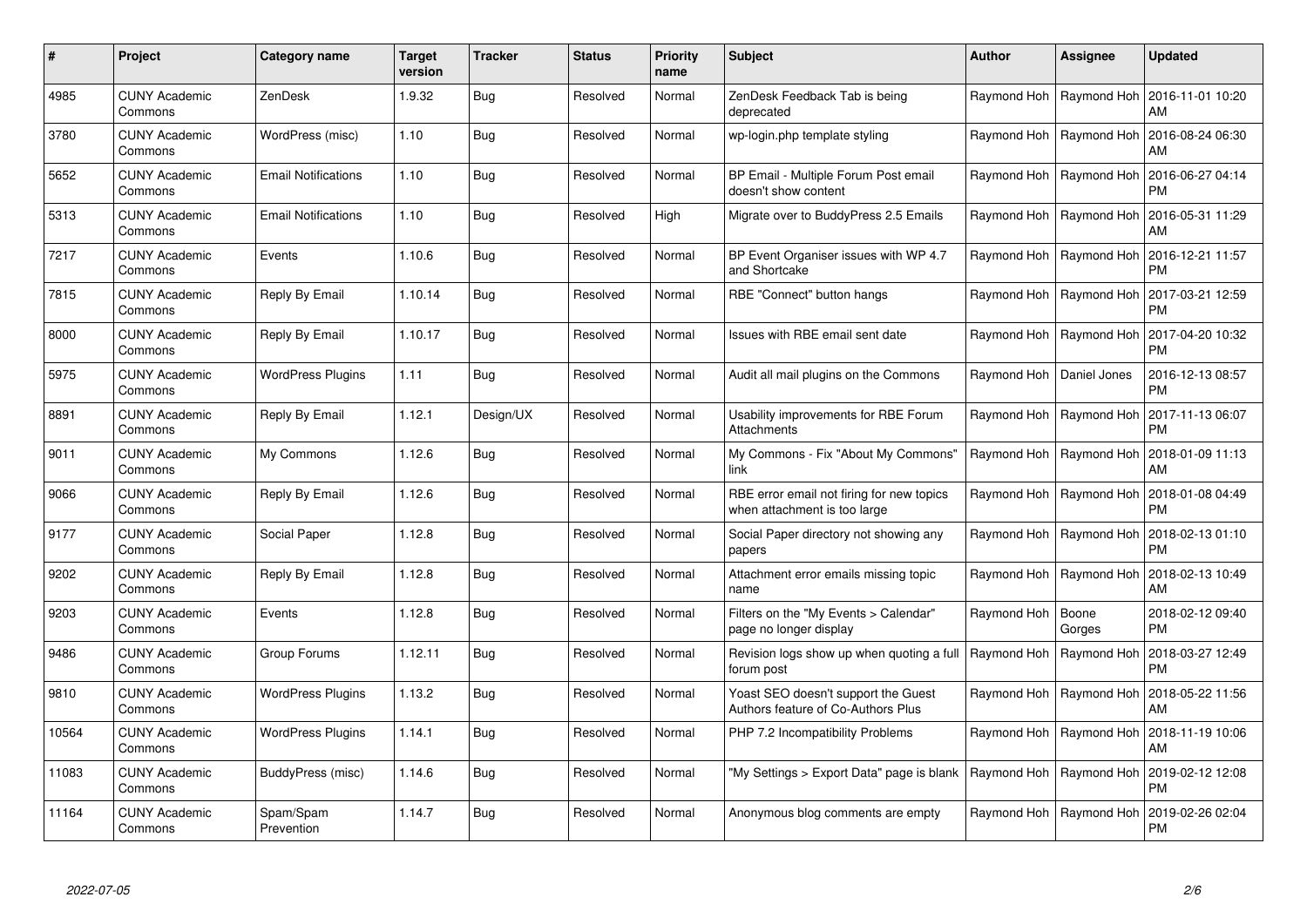| #     | Project                         | Category name                  | <b>Target</b><br>version | Tracker | <b>Status</b> | <b>Priority</b><br>name | <b>Subject</b>                                                                | <b>Author</b>             | Assignee                  | <b>Updated</b>                |
|-------|---------------------------------|--------------------------------|--------------------------|---------|---------------|-------------------------|-------------------------------------------------------------------------------|---------------------------|---------------------------|-------------------------------|
| 11297 | <b>CUNY Academic</b><br>Commons | WordPress (misc)               | 1.14.11                  | Bug     | Resolved      | Normal                  | Two versions of the same plugin and<br>theme exist                            | Raymond Hoh               | Boone<br>Gorges           | 2019-04-23 10:44<br>AM        |
| 11250 | <b>CUNY Academic</b><br>Commons | WordPress (misc)               | 1.14.11                  | Feature | Resolved      | Normal                  | Update assets needed for GCDI site                                            | Raymond Hoh               | Raymond Hoh               | 2019-04-23 09:27<br>AM        |
| 11335 | <b>CUNY Academic</b><br>Commons | <b>WordPress Plugins</b>       | 1.15                     | Bug     | Resolved      | Normal                  | Add mobile responsive styles for Creative<br>Commons license popup            | Raymond Hoh   Raymond Hoh |                           | 2019-04-16 02:21<br><b>PM</b> |
| 10421 | <b>CUNY Academic</b><br>Commons | Meta                           | 1.15                     | Feature | Resolved      | Normal                  | Creative Commons license needs to be<br>updated?                              | Raymond Hoh   Matt Gold   |                           | 2019-05-07 02:30<br><b>PM</b> |
| 11891 | <b>CUNY Academic</b><br>Commons | Events                         | 1.15.10                  | Bug     | Resolved      | Normal                  | Private group calendar iCal URLs should<br>be accessible without logging in   |                           | Raymond Hoh   Raymond Hoh | 2019-09-24 11:09<br>AM        |
| 11855 | <b>CUNY Academic</b><br>Commons | WordPress (misc)               | 1.15.10                  | Bug     | Resolved      | Normal                  | "More Privacy Options" message not<br>showing on login page                   |                           | Raymond Hoh   Raymond Hoh | 2019-09-24 11:09<br>AM        |
| 11998 | <b>CUNY Academic</b><br>Commons | <b>Email Notifications</b>     | 1.15.12                  | Bug     | Resolved      | Normal                  | Groupblog post emails can potentially<br>contain the wrong content            |                           | Raymond Hoh   Raymond Hoh | 2019-10-22 11:54<br>AM        |
| 12240 | <b>CUNY Academic</b><br>Commons | <b>WordPress Plugins</b>       | 1.16.3                   | Bug     | Resolved      | Normal                  | wp-ms-request-membership not added<br>properly as a git submodule             |                           | Raymond Hoh   Raymond Hoh | 2019-12-27 01:05<br><b>PM</b> |
| 12594 | CUNY Academic<br>Commons        | <b>WordPress Plugins</b>       | 1.16.9                   | Bug     | Resolved      | Normal                  | Remove Backtype Connect plugin                                                | Raymond Hoh               | Raymond Hoh               | 2020-04-14 11:20<br>AM        |
| 12606 | <b>CUNY Academic</b><br>Commons | <b>WordPress Plugins</b>       | 1.16.9                   | Bug     | Resolved      | Normal                  | Disable PHP sessions for Custom<br>Sidebars plugin                            |                           | Raymond Hoh   Raymond Hoh | 2020-04-14 11:20<br>AM        |
| 12654 | <b>CUNY Academic</b><br>Commons | <b>WordPress Plugins</b>       | 1.16.9                   | Feature | Resolved      | Normal                  | Update Google Docs Shortcode to v0.5                                          |                           | Raymond Hoh   Raymond Hoh | 2020-04-14 11:20<br>AM        |
| 12850 | <b>CUNY Academic</b><br>Commons | <b>WordPress Plugins</b>       | 1.16.14                  | Bug     | Resolved      | Normal                  | Event Tickets plugin calls<br>wp cache flush() after every ticket<br>addition |                           | Raymond Hoh   Raymond Hoh | 2020-06-09 11:56<br>AM        |
| 12551 | <b>CUNY Academic</b><br>Commons | WordPress (misc)               | 1.17.0                   | Bug     | Resolved      | Normal                  | Preparing for PHP 7.4                                                         | Raymond Hoh               |                           | 2020-07-14 01:13<br><b>PM</b> |
| 13000 | CUNY Academic<br>Commons        | Accessibility                  | 1.17.0                   | Feature | Resolved      | Normal                  | New accessible email subscriptions panel                                      |                           | Raymond Hoh   Raymond Hoh | 2020-07-28 11:09<br>AM        |
| 13332 | <b>CUNY Academic</b><br>Commons | Reply By Email                 | 1.17.4                   | Bug     | Resolved      | Normal                  | Reply-To' email header can be corrupted<br>in WordPress 5.5                   | Raymond Hoh   Raymond Hoh |                           | 2020-09-22 12:08<br><b>PM</b> |
| 13497 | <b>CUNY Academic</b><br>Commons | Internal Tools and<br>Workflow | 1.17.6                   | Bug     | Resolved      | Normal                  | Remove Elemental theme cache files                                            | Raymond Hoh   Raymond Hoh |                           | 2020-10-27 11:00<br>AM        |
| 13455 | CUNY Academic<br>Commons        | Domain Mapping                 | 1.18.0                   | Bug     | Resolved      | Normal                  | Switch from WPMU Domain Mapping to<br>Mercator                                |                           | Raymond Hoh   Raymond Hoh | 2020-12-08 11:18<br>AM        |
| 13721 | <b>CUNY Academic</b><br>Commons | <b>WordPress Plugins</b>       | 1.18.1                   | Bug     | Resolved      | Normal                  | Update Contact Form 7                                                         |                           | Raymond Hoh   Raymond Hoh | 2020-12-17 08:41<br><b>PM</b> |
| 13859 | CUNY Academic<br>Commons        | BuddyPress (misc)              | 1.18.3                   | Bug     | Resolved      | Normal                  | Reset current blog in BP MPO Activity<br>Filter plugin                        |                           | Raymond Hoh   Raymond Hoh | 2021-01-26 04:43<br><b>PM</b> |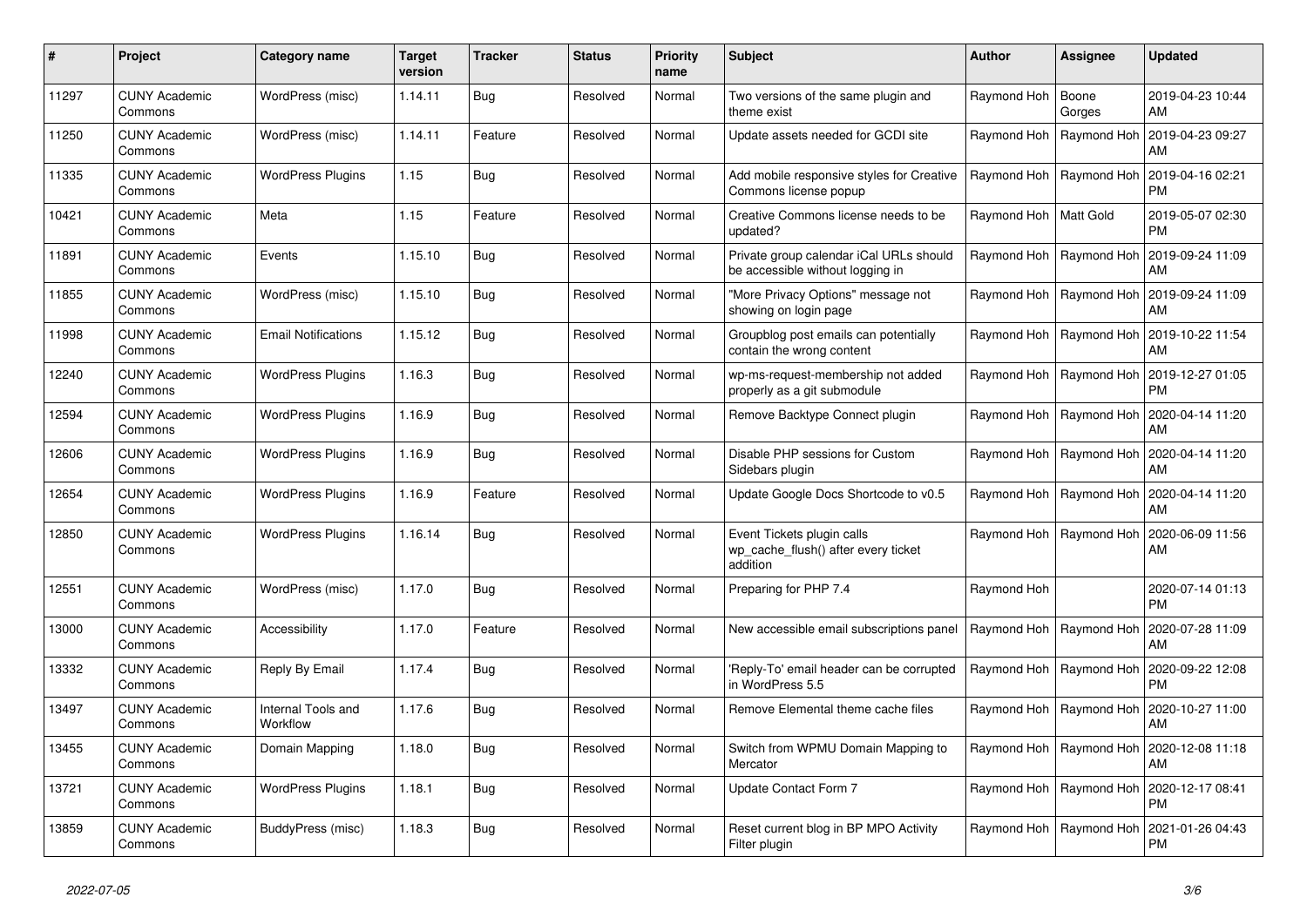| #     | Project                         | Category name            | <b>Target</b><br>version | <b>Tracker</b> | <b>Status</b> | <b>Priority</b><br>name | Subject                                                                                              | <b>Author</b> | <b>Assignee</b>           | <b>Updated</b>                                     |
|-------|---------------------------------|--------------------------|--------------------------|----------------|---------------|-------------------------|------------------------------------------------------------------------------------------------------|---------------|---------------------------|----------------------------------------------------|
| 13966 | <b>CUNY Academic</b><br>Commons | Reply By Email           | 1.18.5                   | <b>Bug</b>     | Resolved      | High                    | Replying by email to a trashed or<br>spammed forum topic causes a fatal error                        |               | Raymond Hoh   Raymond Hoh | 2021-02-09 02:32<br><b>PM</b>                      |
| 14299 | <b>CUNY Academic</b><br>Commons | WordPress (misc)         | 1.18.8                   | Bug            | Resolved      | Normal                  | Remove Site Health scheduled task                                                                    |               | Raymond Hoh   Raymond Hoh | 2021-04-09 06:57<br><b>PM</b>                      |
| 14704 | <b>CUNY Academic</b><br>Commons | Group Forums             | 1.18.16                  | Bug            | Resolved      | Normal                  | <b>Additional bbPress fixes</b>                                                                      |               | Raymond Hoh   Raymond Hoh | 2021-08-10 11:16<br>AM                             |
| 14749 | <b>CUNY Academic</b><br>Commons | DiRT Integration         | 1.18.18                  | Bug            | Resolved      | Normal                  | "Digital Research Tools" adminbar item<br>should not show when logged out                            |               | Raymond Hoh   Raymond Hoh | 2021-09-07 11:51<br>AM                             |
| 14223 | <b>CUNY Academic</b><br>Commons | BuddyPress (misc)        | 1.18.19                  | <b>Bug</b>     | Resolved      | Normal                  | Non-public site visibility change should<br>update all related site activity visibility to<br>hidden |               | Raymond Hoh   Raymond Hoh | 2021-10-05 02:03<br><b>PM</b>                      |
| 15029 | <b>CUNY Academic</b><br>Commons | Social Paper             | 1.18.24                  | Bug            | Resolved      | Normal                  | Social papers with post passwords should<br>not record 'new_cacsp_edit' activity items               |               | Raymond Hoh   Raymond Hoh | 2021-12-02 04:15<br><b>PM</b>                      |
| 14945 | <b>CUNY Academic</b><br>Commons | Home Page                | 1.19.0                   | Bug            | Resolved      | Normal                  | Fix News page display after new header<br>and footer                                                 |               | Raymond Hoh   Raymond Hoh | 2022-01-04 11:20<br>AM                             |
| 14909 | <b>CUNY Academic</b><br>Commons | Performance              | 1.19.0                   | <b>Bug</b>     | Resolved      | Normal                  | Reducing DB queries and asset loading<br>on the main site                                            |               | Raymond Hoh   Raymond Hoh | 2022-01-04 10:30<br>AM                             |
| 15175 | <b>CUNY Academic</b><br>Commons | BuddyPress (misc)        | 1.19.1                   | <b>Bug</b>     | Resolved      | Normal                  | "Load More" button not working correctly<br>on a user's "Commons Profile > Activity"<br>page         |               | Raymond Hoh   Raymond Hoh | 2022-01-11 04:41<br><b>PM</b>                      |
| 15127 | <b>CUNY Academic</b><br>Commons | Accessibility            | 1.19.1                   | <b>Bug</b>     | Resolved      | Normal                  | Homepage accessibility enhancements                                                                  |               | Raymond Hoh   Raymond Hoh | 2022-01-11 04:41<br><b>PM</b>                      |
| 15144 | <b>CUNY Academic</b><br>Commons | Performance              | 1.19.1                   | <b>Bug</b>     | Resolved      | Normal                  | Move logged-in user checks for bbPress<br>BP Notification Grabber later down the<br>page             |               | Raymond Hoh   Raymond Hoh | 2022-01-11 04:41<br><b>PM</b>                      |
| 15145 | <b>CUNY Academic</b><br>Commons | Layout                   | 1.19.1                   | <b>Bug</b>     | Resolved      | Normal                  | Sitewide footer navigation shows all<br>sub-menu items instead of just primary<br>ones               |               | Raymond Hoh   Raymond Hoh | 2022-01-04 08:09<br><b>PM</b>                      |
| 15215 | <b>CUNY Academic</b><br>Commons | BuddyPress (misc)        | 1.19.2                   | <b>Bug</b>     | Resolved      | Normal                  | bbPress adds 'no-js' body CSS class, but<br>doesn't remove the class on all pages                    |               | Raymond Hoh   Raymond Hoh | 2022-01-25 11:33<br>AM                             |
| 15216 | <b>CUNY Academic</b><br>Commons | BuddyPress (misc)        | 1.19.2                   | Bug            | Resolved      | Normal                  | Blog posts and comments from private<br>sites shouldn't be visible in sitewide<br>activity stream    |               | Raymond Hoh   Raymond Hoh | 2022-01-25 11:33<br>AM                             |
| 15213 | <b>CUNY Academic</b><br>Commons | Layout                   | 1.19.2                   | Bug            | Resolved      | Normal                  | Layout for some group interior pages not<br>floating to the right                                    |               |                           | Raymond Hoh   Raymond Hoh   2022-01-24 06:59<br>PM |
| 15254 | <b>CUNY Academic</b><br>Commons | <b>WordPress Plugins</b> | 1.19.3                   | Bug            | Resolved      | Normal                  | Event Tickets plugin can create new user<br>accounts and bypass BuddyPress<br>registration           |               | Raymond Hoh   Raymond Hoh | 2022-02-08 02:38<br><b>PM</b>                      |
| 15480 | <b>CUNY Academic</b><br>Commons | Home Page                | 1.19.5                   | Bug            | Resolved      | Normal                  | Ensure homepage caches are cleared<br>when blog posts are published on other<br>sites                |               | Raymond Hoh   Raymond Hoh | 2022-03-08 12:26<br>PM                             |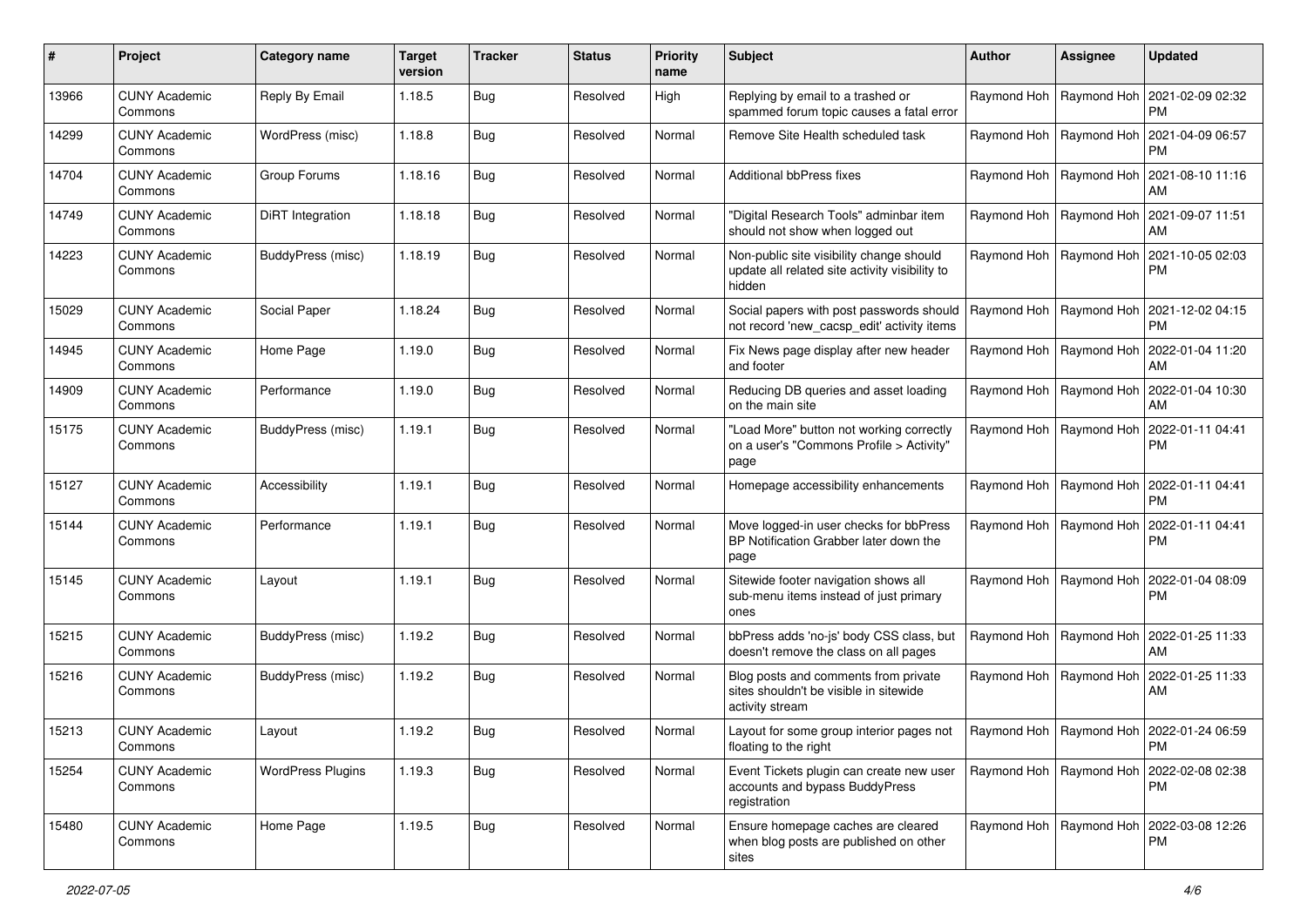| $\#$  | <b>Project</b>                  | Category name            | <b>Target</b><br>version | Tracker     | <b>Status</b> | <b>Priority</b><br>name | <b>Subject</b>                                                                  | Author                  | Assignee                  | <b>Updated</b>                                            |
|-------|---------------------------------|--------------------------|--------------------------|-------------|---------------|-------------------------|---------------------------------------------------------------------------------|-------------------------|---------------------------|-----------------------------------------------------------|
| 15408 | <b>CUNY Academic</b><br>Commons | Blogs (BuddyPress)       | 1.19.5                   | Bug         | Resolved      | High                    | Pagination broken on Sites Directory                                            |                         |                           | Raymond Hoh   Raymond Hoh   2022-02-22 12:48<br><b>PM</b> |
| 15677 | <b>CUNY Academic</b><br>Commons | BuddyPress (misc)        | 2.0.0                    | Bug         | Resolved      | Normal                  | Duplicate email template posts are being<br>created during a BuddyPress upgrade |                         | Raymond Hoh   Raymond Hoh | 2022-05-26 11:36<br>AM                                    |
| 15700 | <b>CUNY Academic</b><br>Commons | WordPress (misc)         | 2.0.0                    | Feature     | Resolved      | Normal                  | Add leave site functionality to "Dashboard<br>> My Sites" in admin area         |                         | Raymond Hoh   Raymond Hoh | 2022-05-26 11:36<br>AM                                    |
| 15369 | <b>CUNY Academic</b><br>Commons | Blogs (BuddyPress)       | 2.0.0                    | Design/UX   | Resolved      | Normal                  | "Add Site Icon" overlay on Sites Directory<br>page                              |                         | Raymond Hoh   Raymond Hoh | 2022-05-26 11:36<br>AM                                    |
| 16296 | <b>CUNY Academic</b><br>Commons | Home Page                | 2.0.2                    | <b>Bug</b>  | Resolved      | Normal                  | "Visit Profile" link on Member Directory<br>page doesn't work properly          |                         | Raymond Hoh   Raymond Hoh | 2022-06-29 11:31<br>AM                                    |
| 16313 | <b>CUNY Academic</b><br>Commons | Social Paper             | 2.0.2                    | <b>Bug</b>  | Resolved      | Normal                  | "My Papers" admin nav should be<br>removed for users without any papers         |                         | Raymond Hoh   Raymond Hoh | 2022-06-29 11:31<br>AM                                    |
| 16319 | <b>CUNY Academic</b><br>Commons | <b>WordPress Plugins</b> | 2.0.3                    | <b>Bug</b>  | <b>New</b>    | Normal                  | Request for Events Calendar Pro 5.14.2<br>update                                |                         | Raymond Hoh   Raymond Hoh | 2022-07-01 04:16<br><b>PM</b>                             |
| 16255 | <b>CUNY Academic</b><br>Commons | WordPress (misc)         |                          | <b>Bug</b>  | New           | Normal                  | Need to define 'MULTISITE' constant in<br>wp-config.php                         | Raymond Hoh             |                           | 2022-06-19 09:31<br>AM                                    |
| 16177 | <b>CUNY Academic</b><br>Commons | Reply By Email           |                          | Bug         | <b>New</b>    | Normal                  | Switch to Inbound mode for RBE                                                  |                         | Raymond Hoh   Raymond Hoh | 2022-05-30 04:32<br><b>PM</b>                             |
| 14908 | <b>CUNY Academic</b><br>Commons | Performance              |                          | <b>Bug</b>  | <b>New</b>    | Normal                  | Stale object cache on cdev                                                      | Raymond Hoh             | Boone<br>Gorges           | 2021-12-07 09:45<br>AM                                    |
| 11013 | NYCDH Community<br>Site         |                          |                          | <b>Bug</b>  | Resolved      | Normal                  | Convert subdomain install to subdirectory<br>install                            | Raymond Hoh             | Raymond Hoh               | 2019-05-21 11:07<br>AM                                    |
| 13614 | <b>NYCDH Community</b><br>Site  |                          |                          | Maintenance | Duplicate     | Normal                  | New version of Avada                                                            | Raymond Hoh             | Jesse<br>Merandy          | 2021-01-22 02:24<br><b>PM</b>                             |
| 12827 | <b>NYCDH Community</b><br>Site  |                          |                          | Maintenance | Resolved      | Normal                  | Events Calendar Pro and Filter Bar plugin<br>update                             | Raymond Hoh             | Jesse<br>Merandy          | 2020-05-20 03:33<br><b>PM</b>                             |
| 11243 | <b>CUNY Academic</b><br>Commons | BuddyPress (misc)        | Future<br>release        | <b>Bug</b>  | <b>New</b>    | Normal                  | Audit bp-custom.php                                                             |                         | Raymond Hoh   Raymond Hoh | 2022-04-26 11:59<br>AM                                    |
| 14496 | <b>CUNY Academic</b><br>Commons | Domain Mapping           | Future<br>release        | <b>Bug</b>  | <b>New</b>    | Normal                  | Mapped domain SSO uses third-party<br>cookies                                   |                         | Raymond Hoh   Raymond Hoh | 2021-05-24 04:03<br><b>PM</b>                             |
| 3939  | <b>CUNY Academic</b><br>Commons | <b>WordPress Plugins</b> | Future<br>release        | Bug         | Hold          | Normal                  | Activity stream support for Co-Authors<br>Plus plugin                           |                         | Raymond Hoh   Raymond Hoh | 2015-11-09 06:13<br><b>PM</b>                             |
| 3691  | <b>CUNY Academic</b><br>Commons | <b>WordPress Plugins</b> | Future<br>release        | <b>Bug</b>  | <b>New</b>    | Normal                  | WPMU Domain Mapping Debugging on<br>cdev                                        | Raymond Hoh   Matt Gold |                           | 2014-12-12 09:04<br>AM                                    |
| 16176 | <b>CUNY Academic</b><br>Commons | Reply By Email           | Not tracked   Bug        |             | Resolved      | Normal                  | Set up app password for GMail IMAP<br>account                                   | Raymond Hoh             | Boone<br>Gorges           | 2022-05-31 05:53<br><b>PM</b>                             |
| 14276 | <b>CUNY Academic</b><br>Commons | Cavalcade                | Not tracked   Bug        |             | Deferred      | Normal                  | Increase number of workers in Cavalcade                                         | Raymond Hoh             | Raymond Hoh               | 2021-11-16 02:34<br><b>PM</b>                             |